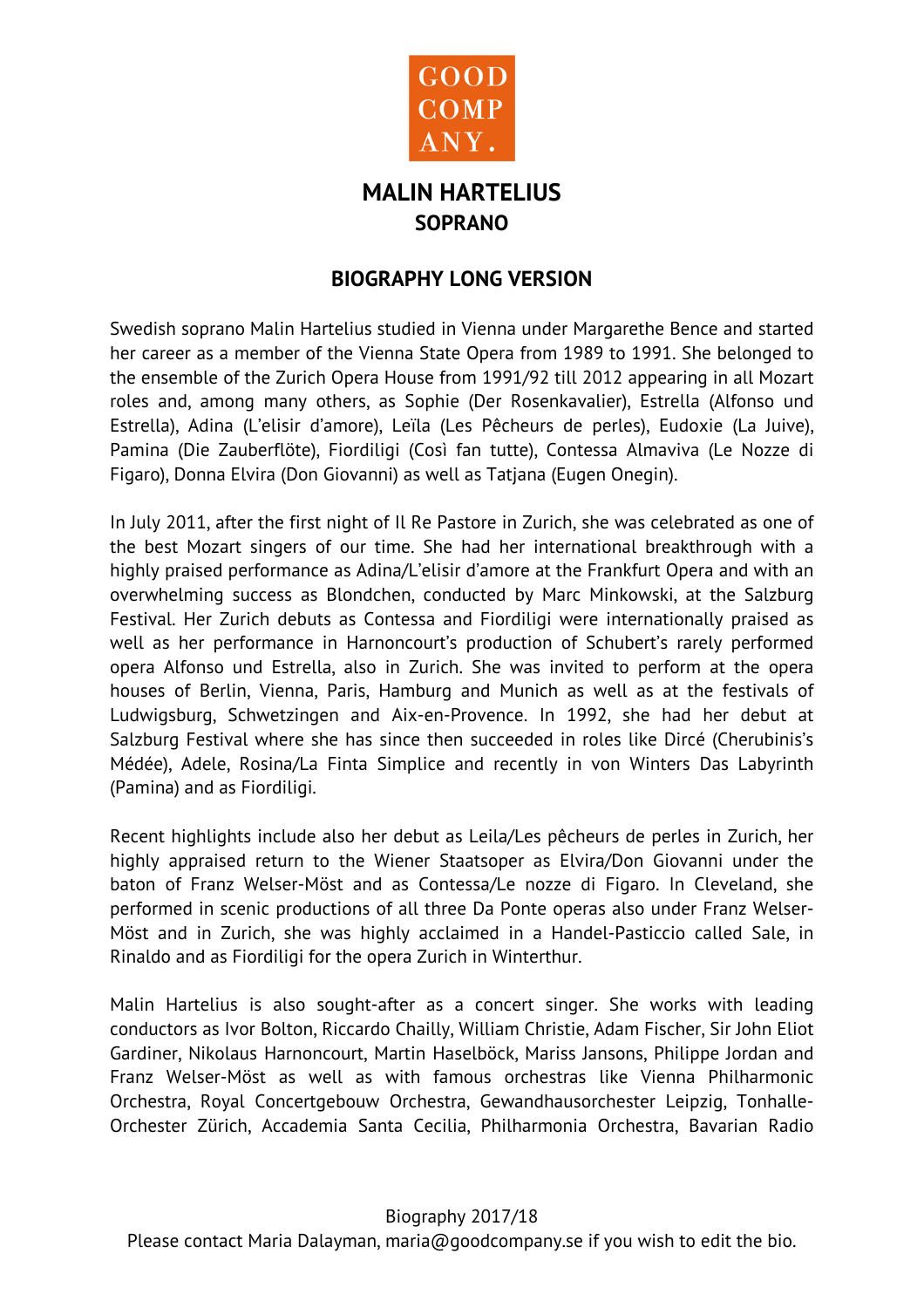

Symphony Orchestra, London Symphony Orchestra and Cleveland Orchestra. In 1993, she gave her first recital at the Théâtre du Châtelet in Paris.

Recent highlights at the concert stage included the solo in Mahler's Symphony No 4 and Handel's Messiah at the Salzburg Festival, Brahms' Ein Deutsches Requiem, Mozart's Cmoll-messe and Haydn's Jahreszeiten with the Cleveland Orchestra under Welser-Möst, Haydn's Schöpfung under Adam Fischer as well as Beethoven's Symphony No 9 under Chailly. She made her highly acclaimed debut as Vitellia/La clemenza di Tito in concert during a tour of Deutsche Kammerphilharmonie under Langrée who invited her also to perform Mozart's Requiem in Salzburg where she also sang under Bolton at the Mozartwoche. In Vienna, she recently performed arias of Mozart under Haselböck.

Many recordings document the artist's performances and repertoire: DVDs are available of the acclaimed productions of Monteverdi's Il ritorno d'Ulisse in patria (Harnoncourt), Der Rosenkavalier, Hänsel und Gretel, Così fan tutte, Die Zauberflöte and Le nozze di Figaro (Welser-Möst) and Die entführung aus dem Serail (among others K. M. Brandauer) from the Zurich Opera and of Idomeneo (Norrington, Camerata Salzburg) and La finta semplice (Hofstetter, Camerata Salzburg) from the Salzburg Festival. Also, she can be heard on recordings of Mozart's Il sogno di Scipione with Freiburger Barockorchester and of several Bach's Cantatas (Gardiner, Monteverdi Choir), Mozart's C-Minor mass (Bolton, Mozarteumorchester Salzburg) and Haydn's Harmonienmesse (Jansons, Bavarian Radio Symphony Orchestra and Choir) and many others.

In January 2010, Malin Hartelius was honored by the Swedish King in Stockholm with the award of the Order "Litteris et Artibus".